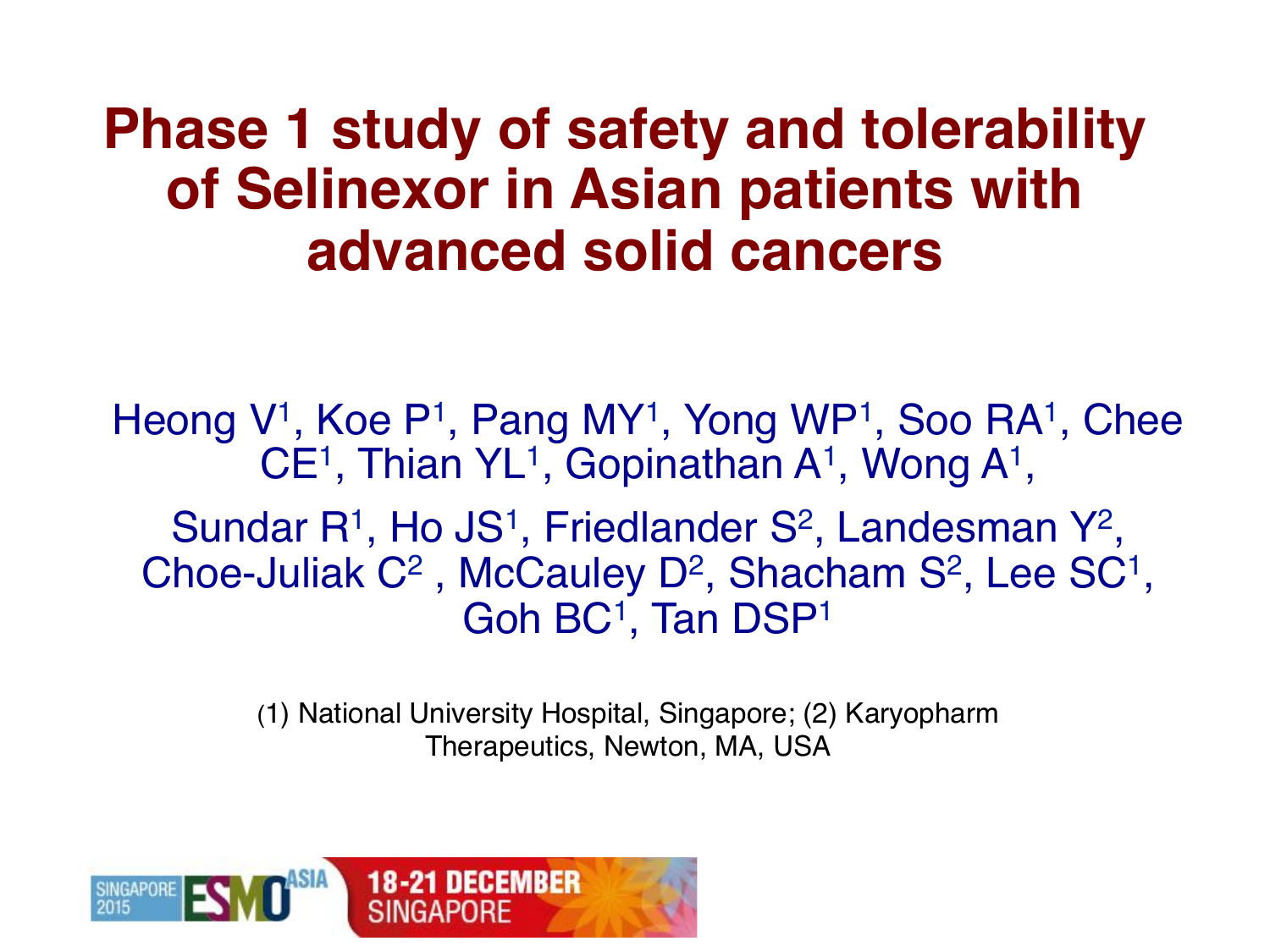# **Disclosures**

- **Employment or Leadership Position:** None
- **Consultant/Advisory Role:** Steering committee: Pfizer Oncology Forum
- **Stock Ownership:** None
- **Honoraria:** Pfizer
- **Research Funding:** None
- **Expert Testimony:** None
- **Other Remuneration:**
- Study support: Karyopharm Therapeutics Inc. and National Medical Research Council

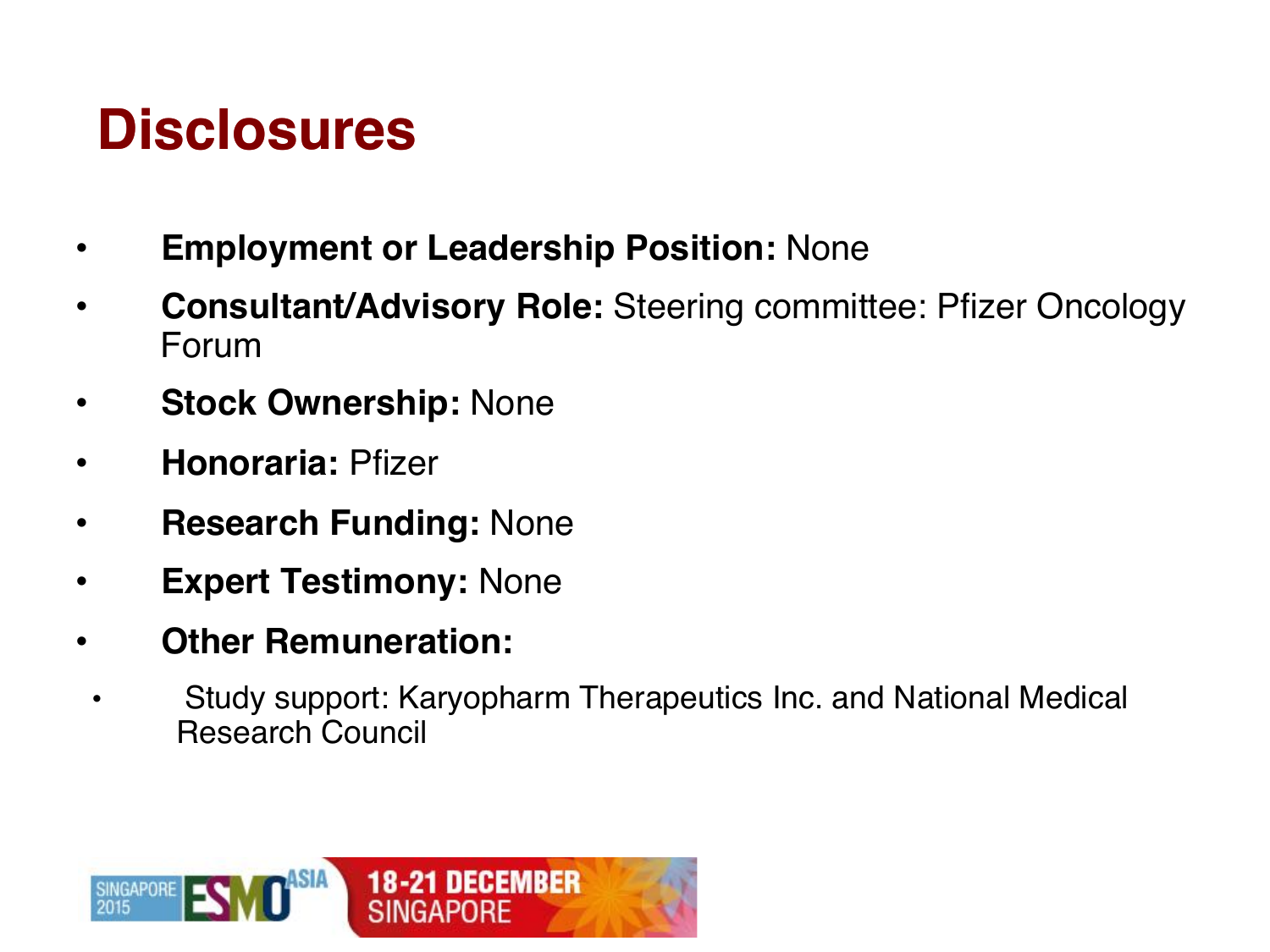### **Selective Inhibitors of Nuclear Export (SINE)**

- Tumor Suppressor Proteins (TSPs) exert anti-neoplastic effects in the nucleus.
- Cancer cells can inactivate TSPs via the nuclear export mechanism
- Exportin 1 (XPO1) is the nuclear exporter of most TSPs
- Blockade of XPO1 leads to nuclear retention and activation of multiple TSPs and reduced translation of key oncogenes (myc, BCL2/BCL6)
- Selinexor is a covalent, oral selective inhibitor of nuclear export against XPO1
- First in class Asian patients, phase 1 study



**18-21 DECEMBER SINGAPORE**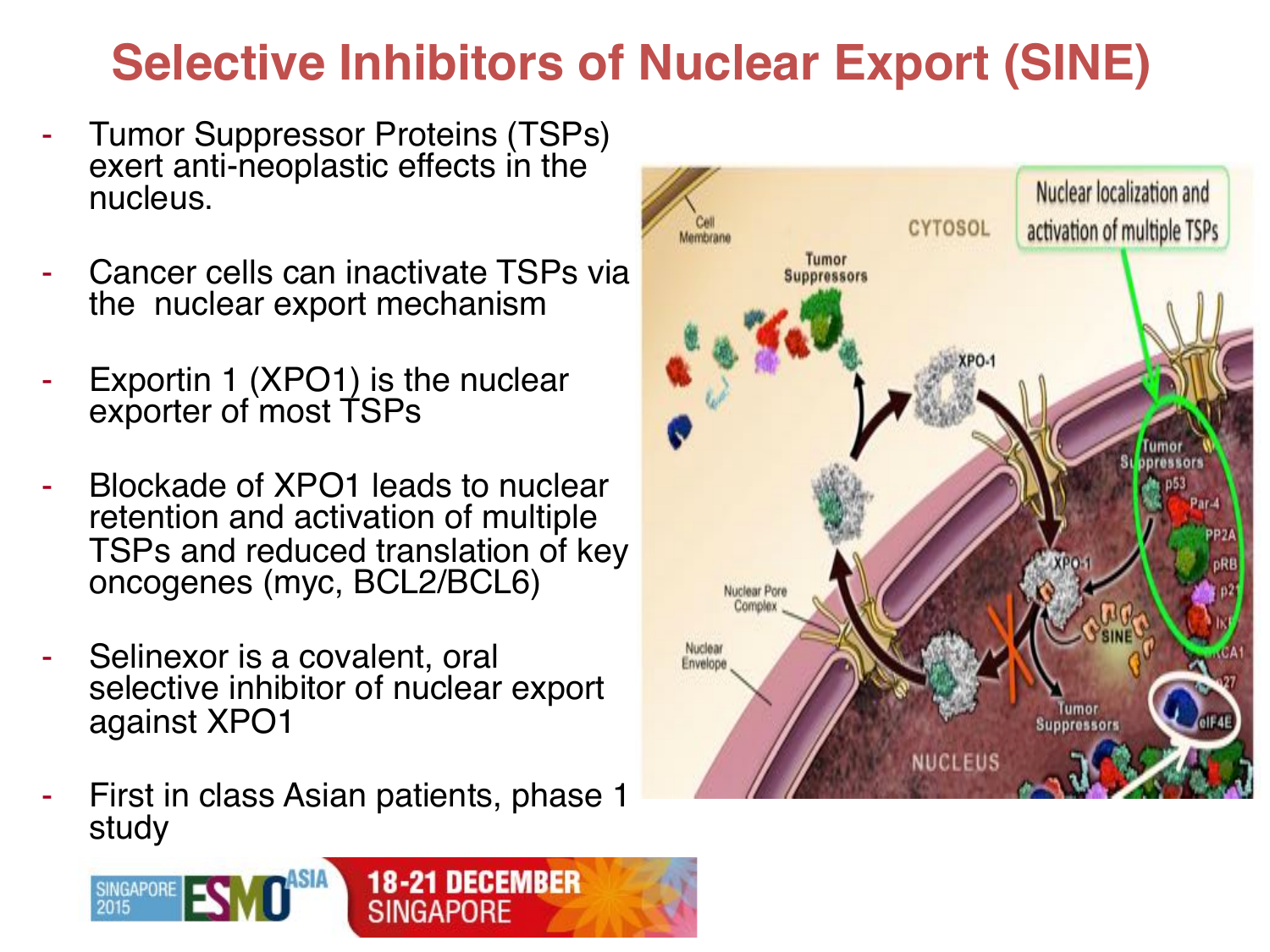# **Study design**

- Objectives
	- Primary: Safety, tolerability and Recommended Phase 2 Dose (RP2D) of selinexor in Asian patients with solid tumour and lymphoma
	- Secondary: Pharmacokinetics (PK), pharmacodynamics (PDn), anti-tumor response
- Modified 3+3 design
- Major eligibility criteria:
	- Advanced or metastatic solid tumour and lymphoma
	- ECOG 0-1
	- Documented progression at study entry
	- Stable brain metastases permissible

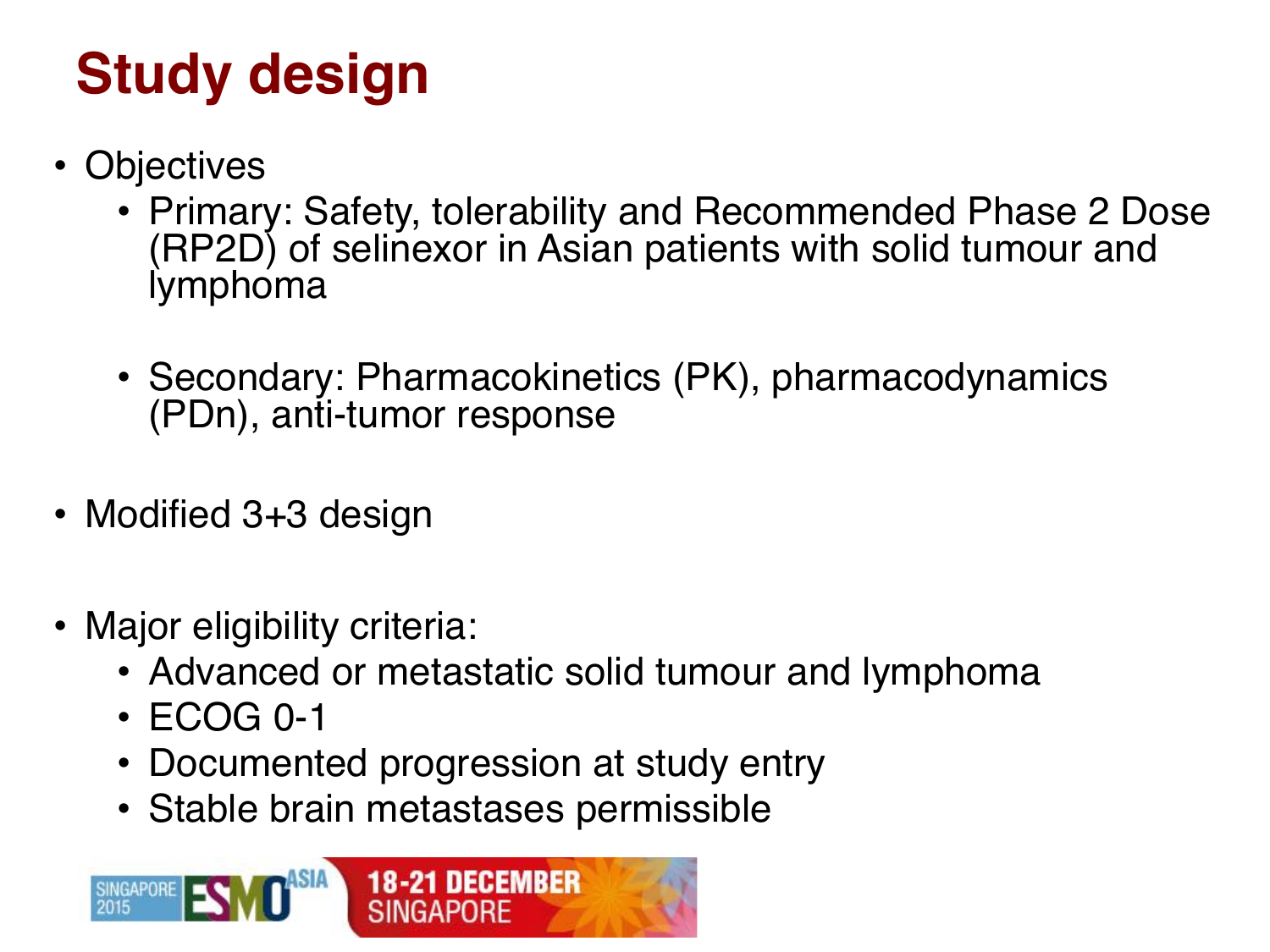### **Treatment schedules**

#### **Schedule 1 (S1)**:

- Twice weekly continuous 28 day cycle at 40 mg/m<sup>2</sup>
- S1 was stopped due to persistent drug-related adverse events (AEs) two additional schedules were subsequently explored:

#### **Schedule 2 (S2):**

• Once weekly for a 28 day cycle, starting at 50 mg/m<sup>2</sup>

#### **Schedule 3 (S3):**

• Twice weekly for 2 weeks of a 21 day cycle, starting at 40 mg/m<sup>2</sup>

### **DLT criteria**

- Discontinuation of a patient due to toxicity in cycle 1
- Non Hematologic: Gd ≥3 (nausea/vomiting, diarrhea, fatigue > 5 days, AST/ALT > 7days, electrolyte abnormalities despite adequate supplements)
- Hematologic: Gd 4 neutropenia ≥ 7 days, febrile neutropenia, Gd 4 thrombocytopenia  $\geq$  5 days or Gd 3 associated with bleeding

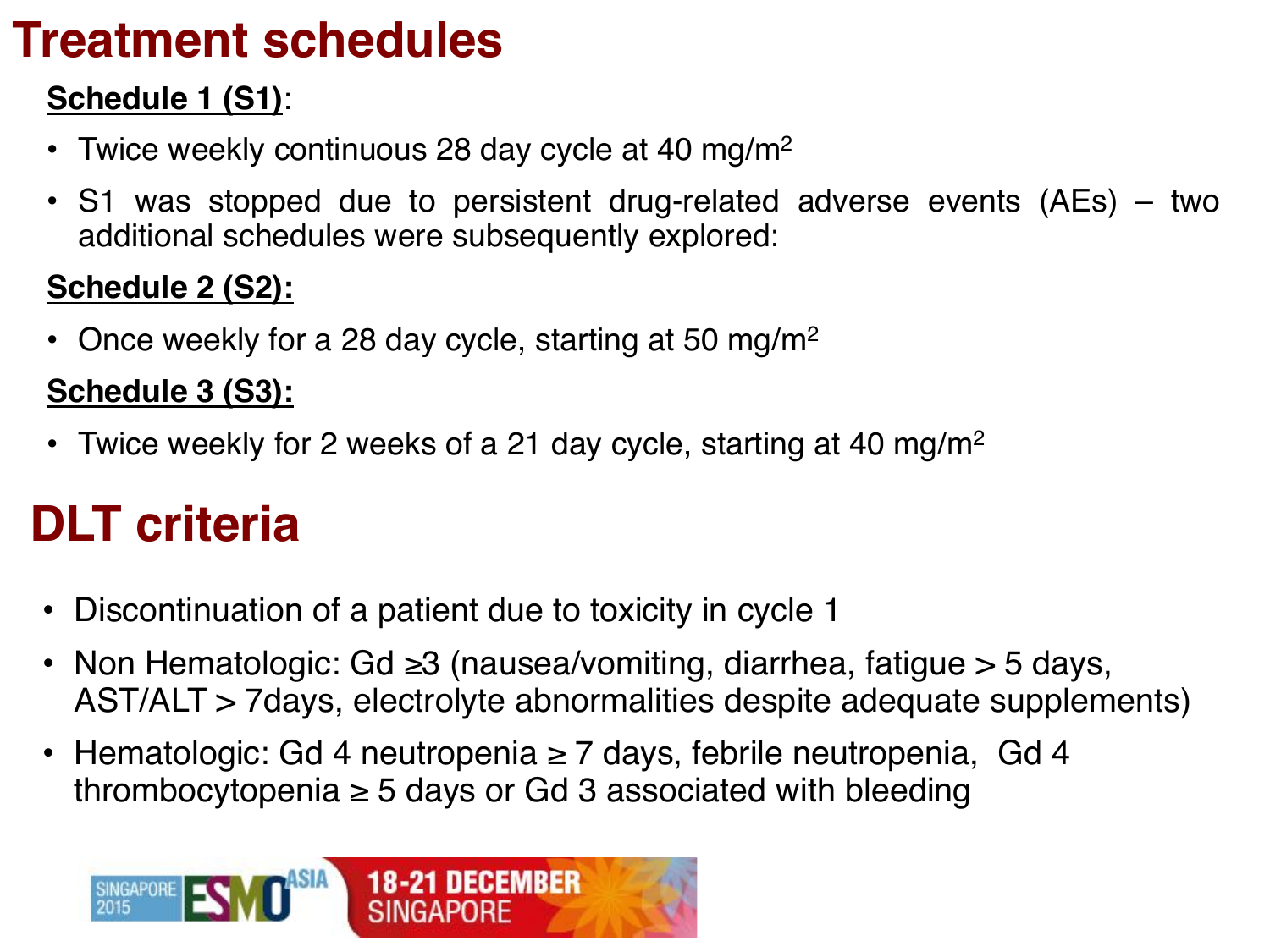### **Patient demographics and disease characteristics**

| <b>Characteristic</b>                                                                                                                             | $N=40$                                                     |
|---------------------------------------------------------------------------------------------------------------------------------------------------|------------------------------------------------------------|
| Median age (range)                                                                                                                                | $60(25-76)$                                                |
| <b>Male /Female</b>                                                                                                                               | 25/15                                                      |
| Median prior lines of treatment (range)                                                                                                           | $4(1-9)$                                                   |
| ECOG performance status, 0/1                                                                                                                      | 22/18                                                      |
| Disease site<br>-Colorectal<br>-Lymphoma<br>- Lung<br>-Pancreas<br>-Head & Neck<br>-Ovarian<br>-Liver<br>-Other (esophagus, thymic, RCC, sarcoma) | 15<br>4<br>4<br>3<br>$\overline{2}$<br>$\overline{2}$<br>4 |
| <b>18-21 DECEMBER</b><br><b>SINGAPORE</b><br>2015<br>SINGAPORE                                                                                    |                                                            |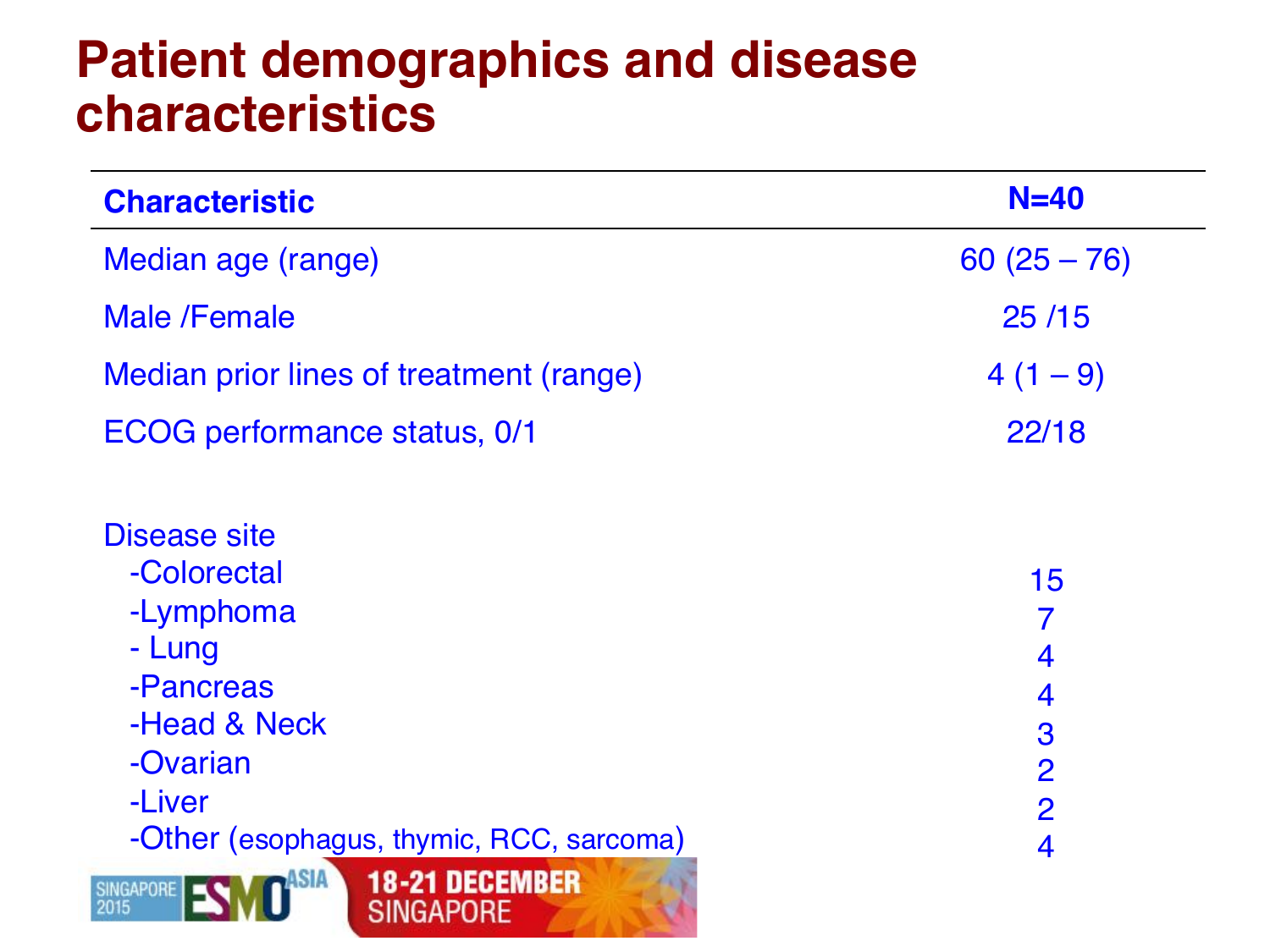### **Dose levels, DLT and MTD**

| <b>Shedule 1: Twice a week continuous schedule</b>      |                               |                     |                               |  |  |  |  |  |  |
|---------------------------------------------------------|-------------------------------|---------------------|-------------------------------|--|--|--|--|--|--|
| Dose Level (mg/m2)                                      | DLT Evaluable Patients (n=6)  | <b>Pts with DLT</b> | <b>DLT</b>                    |  |  |  |  |  |  |
| 40                                                      | 6                             | $\mathbf{1}$        | G3 diarrhea                   |  |  |  |  |  |  |
| Ceased due to chronic, persistent drug related toxicity |                               |                     |                               |  |  |  |  |  |  |
| <b>Schedule 2: Once weekly continuous</b>               |                               |                     |                               |  |  |  |  |  |  |
| Dose Level (mg/m2)                                      | DLT Evaluable Patients (n=12) | Pts with DLT        | <b>DLT</b>                    |  |  |  |  |  |  |
| 50                                                      | $\overline{3}$                | $\overline{0}$      |                               |  |  |  |  |  |  |
| 60                                                      | 3                             | $\Omega$            |                               |  |  |  |  |  |  |
| 70                                                      | $6 (+4)$                      | $1/6 + (0/4)$       | G3 fatigue > 5days            |  |  |  |  |  |  |
| <b>Schedule 3: Twice a week, 2 out of 3 weeks</b>       |                               |                     |                               |  |  |  |  |  |  |
| Dose Level (mg/m2)                                      | DLT Evaluable Patients (n=9)  | Pts with DLT        | <b>DLT</b>                    |  |  |  |  |  |  |
| 40                                                      | 3                             | $\overline{0}$      |                               |  |  |  |  |  |  |
| 50                                                      | $6 (+4)$                      | $1/6 + (1/4)$       | G3 N/V; G3 fatigue $>$ 5 days |  |  |  |  |  |  |
| <b>18-21 DECEMBER</b><br>SINGAPORF<br>2015<br>SINGAPORF |                               |                     |                               |  |  |  |  |  |  |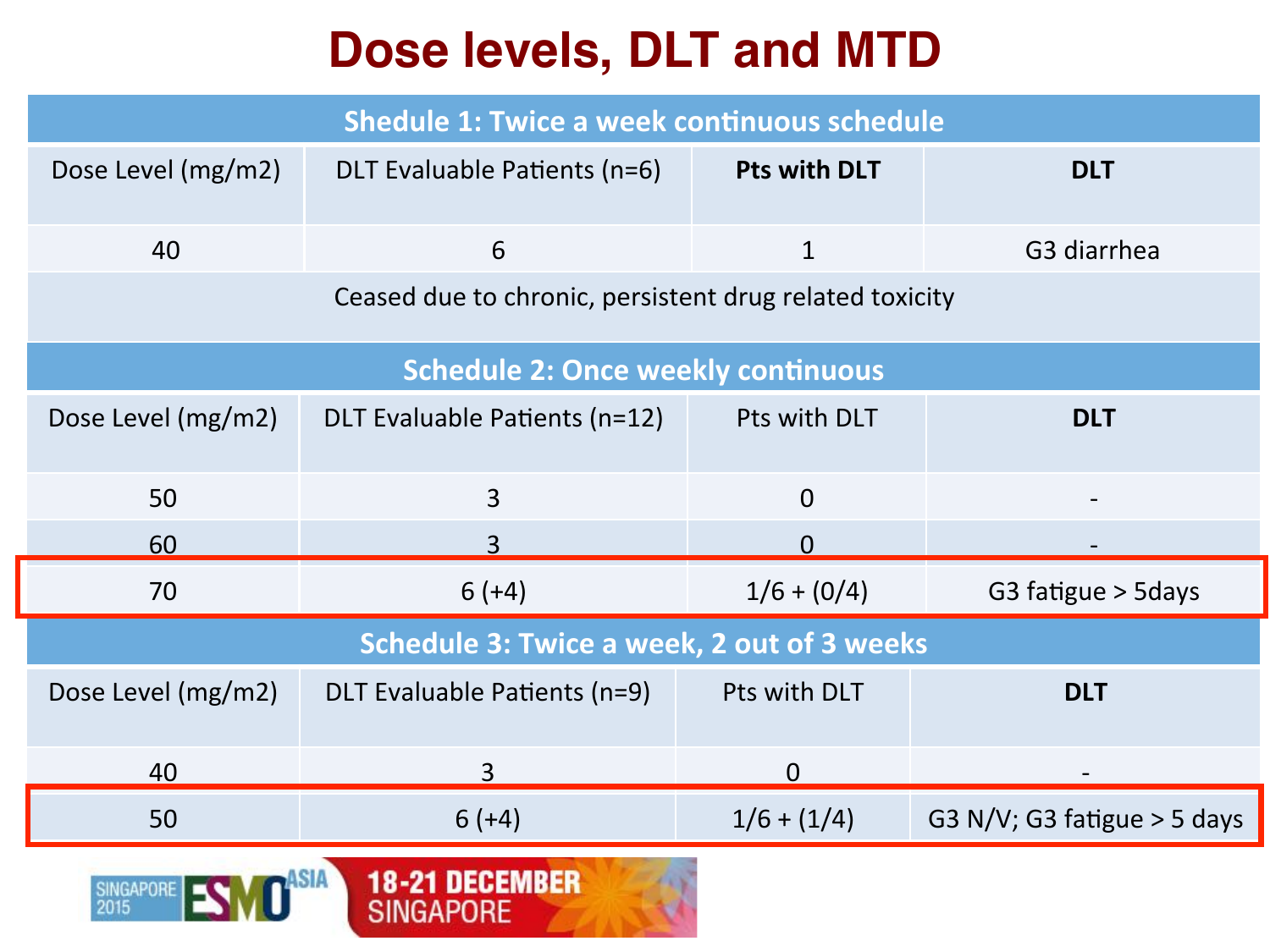#### **Most common treatment-related AEs**

|                           |                                | Schedule 1<br>(twice weekly<br>continuous) |                     | Schedule 2 (weekly continuous)     |                                     | Schedule 3 (twice a week 2<br>out of 3 weeks) |                        |
|---------------------------|--------------------------------|--------------------------------------------|---------------------|------------------------------------|-------------------------------------|-----------------------------------------------|------------------------|
| Preferred term<br>$N(\%)$ | <b>All</b><br>$(N=40)$<br>N(%) | $40mg/m^{2}$ (n=6)                         | 50mg/<br>$m2 (n=3)$ | 60mg/<br>m <sup>2</sup><br>$(n=3)$ | 70mg/<br>m <sup>2</sup><br>$(n=12)$ | 40mg/m <sup>2</sup><br>$(n=3)$                | 50 $mg/m2$<br>$(n=13)$ |
|                           |                                | $\geq$ Grade 3 N(%)                        | $\geq$ Grade 3 N(%) |                                    |                                     | $\geq$ Grade 3 N(%)                           |                        |
| Fatigue                   | 33 (82.5)                      | 2(33.3)                                    | $\mathbf{0}$        | $\overline{O}$                     | 2(16.7)                             | 1(33.3)                                       | 2(15.4)                |
| <b>Nausea</b>             | 17(42.5)                       | $\overline{0}$                             | $\mathbf 0$         | 1(33.3)                            | $\overline{O}$                      | $\overline{0}$                                | 1(7.69)                |
| Anorexia                  | 25(62.5)                       | $\mathbf{0}$                               | $\mathbf 0$         | $\overline{0}$                     | $\overline{O}$                      | $\overline{0}$                                | 1(7.69)                |
| Vomiting                  | 12(30.0)                       | $\overline{O}$                             | $\mathbf 0$         | 1(33.3)                            | 1(8.33)                             | $\overline{0}$                                | $\overline{O}$         |
| <b>Weight Loss</b>        | 10(25.0)                       | $\overline{O}$                             | $\overline{0}$      | $\Omega$                           | $\overline{0}$                      | $\overline{0}$                                | $\overline{O}$         |
| Diarrhea                  | 11(27.5)                       | 1(16.7)                                    | $\overline{0}$      | $\overline{0}$                     | $\overline{O}$                      | $\overline{0}$                                | $\overline{0}$         |
| Thrombocytopenia          | 11(27.5)                       | 1(16.7)                                    | $\overline{0}$      | $\overline{0}$                     | 2(16.7)                             | $\overline{0}$                                | $\overline{0}$         |
| Anemia                    | 10(25)                         | 1(16.7)                                    | $\mathbf 0$         | 1(33.3)                            | 1(8.33)                             | $\overline{0}$                                | 2(15.4)                |
| Hyponatremia              | 30(75)                         | 5(83.3)                                    | $\mathbf 0$         | 1(33.3)                            | $\overline{0}$                      | 2(66.7)                                       | 4(30.8)                |
| Dehydration               | 3(7.5)                         | 1(16.7)                                    | $\mathbf{0}$        | $\Omega$                           | $\overline{0}$                      | $\overline{O}$                                | 2(15.4)                |
| Hypomagnesiemia           | 11(27.5)                       | $\mathbf{0}$                               | $\overline{0}$      | $\Omega$                           | $\overline{0}$                      | 0                                             | $\overline{O}$         |
| Neutropenia               | 2(5.0)                         | $\mathbf 0$                                | $\mathbf 0$         | $\Omega$                           | 2(16.7)                             | $\mathbf 0$                                   | $\overline{O}$         |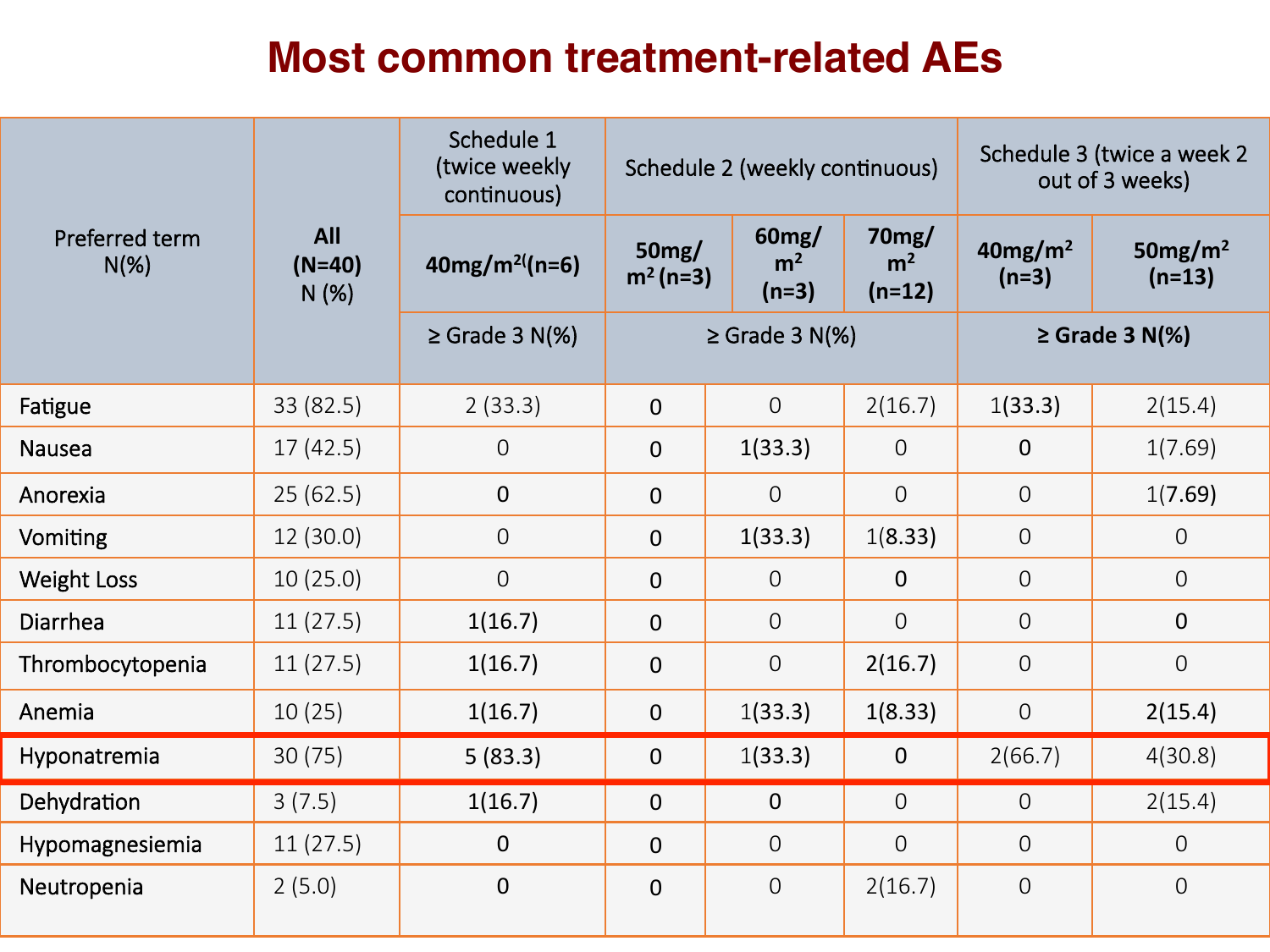#### **Plasma Pharmacokinetics: Mean ± SD plasma selinexor concentration vs. time following oral administration at 40 - 60 mg/m2 to asian patients with solid tumor malignancies, Day 1**



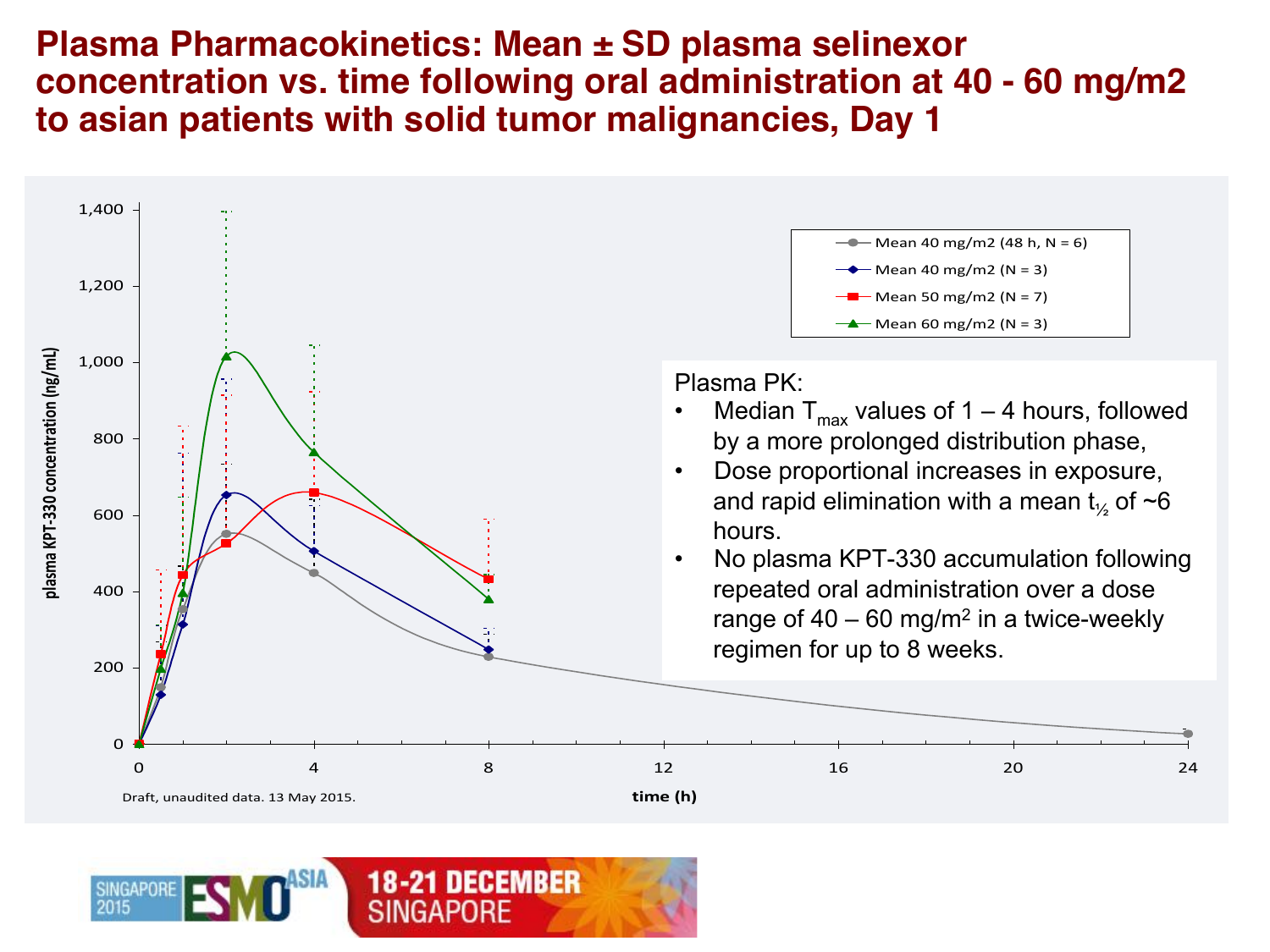#### **Tumour Pharmacodynamics: Reduced proliferation and increased nuclear staining of XPO1 cargos and major tumor suppressor proteins post selinexor treatment**

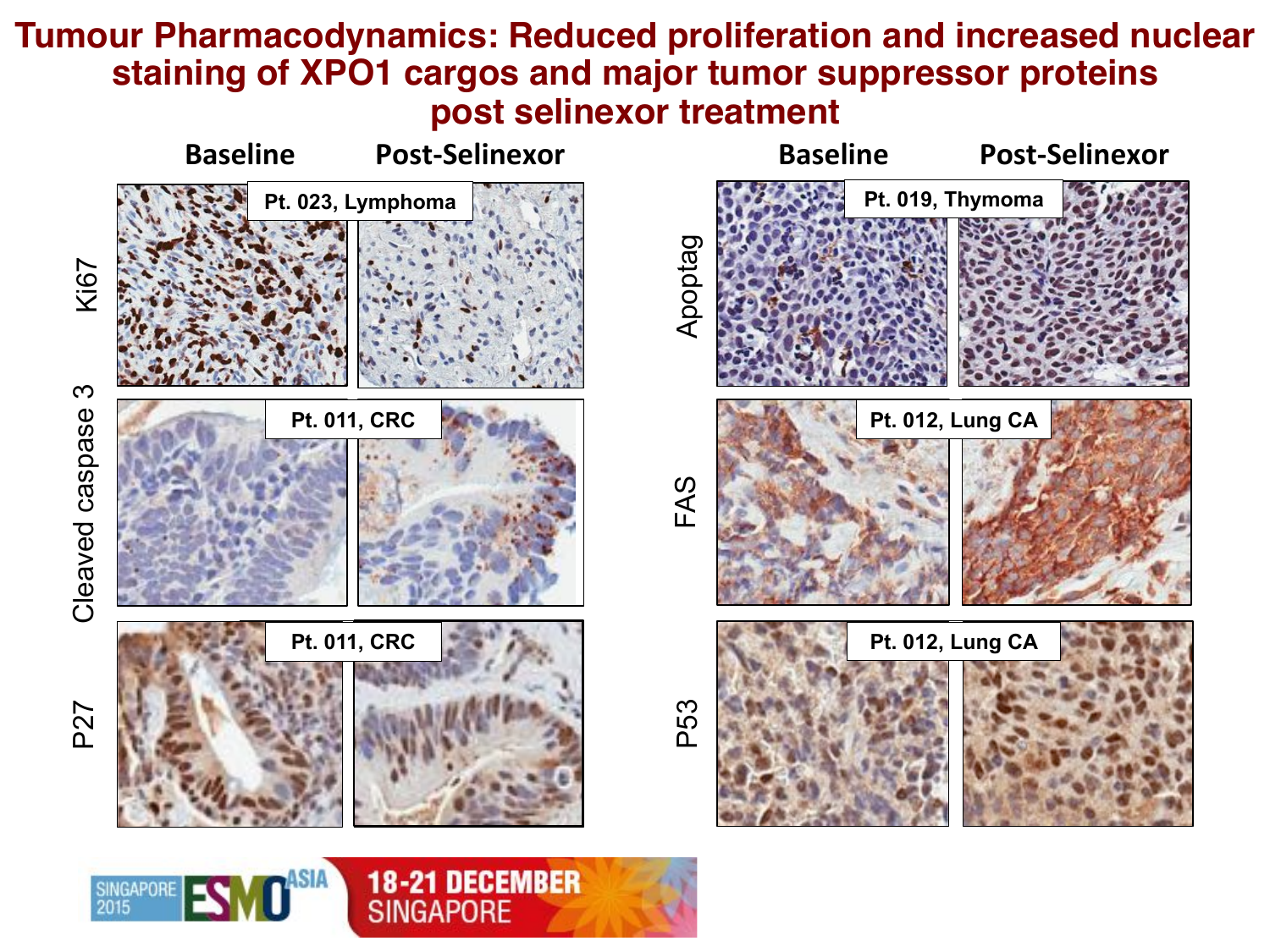### **Clinical activity: best tumour response and duration of best response**

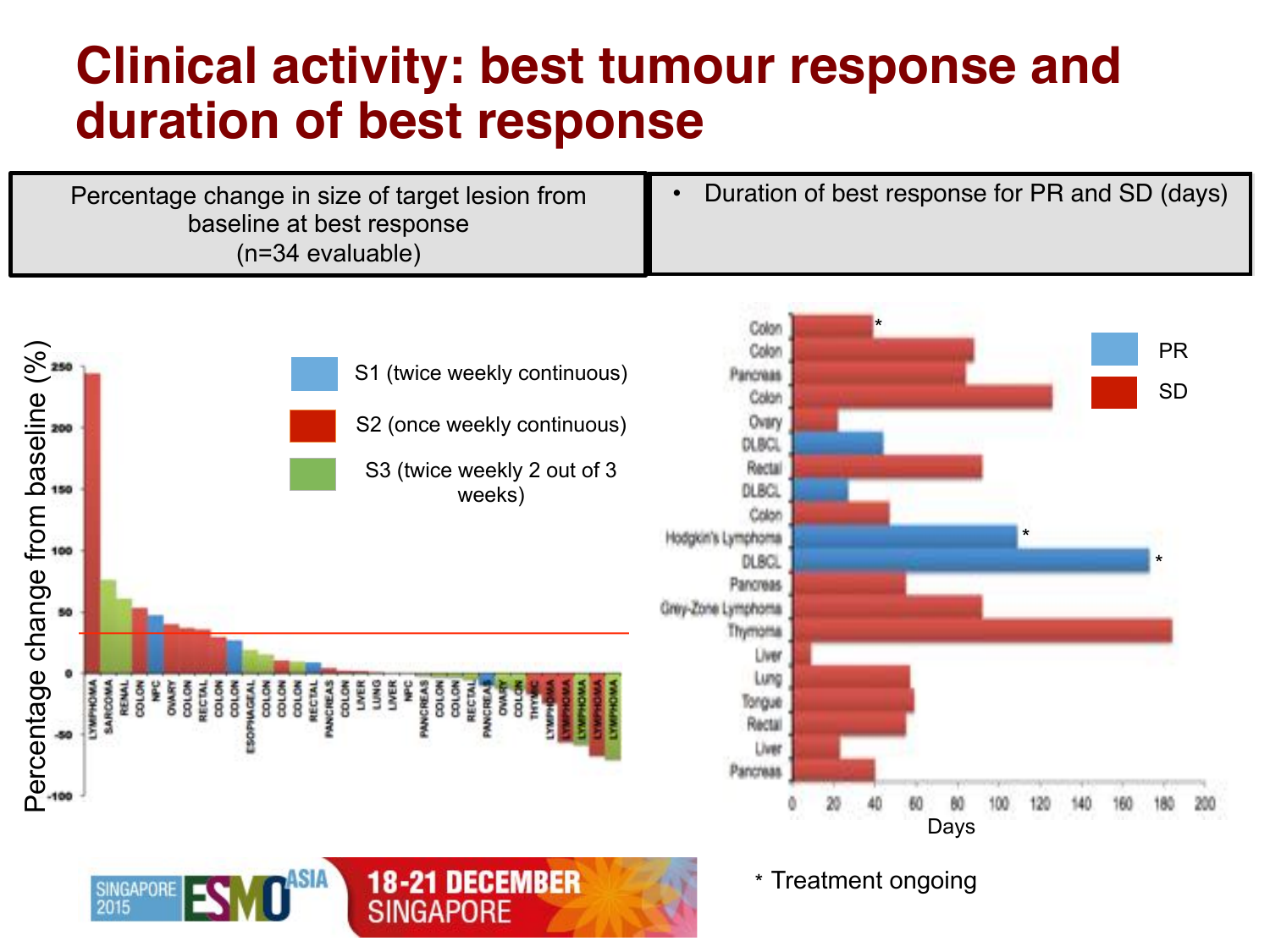# **Biomarker – RAS mutants/ cytoplasmic p27**



Hua Chang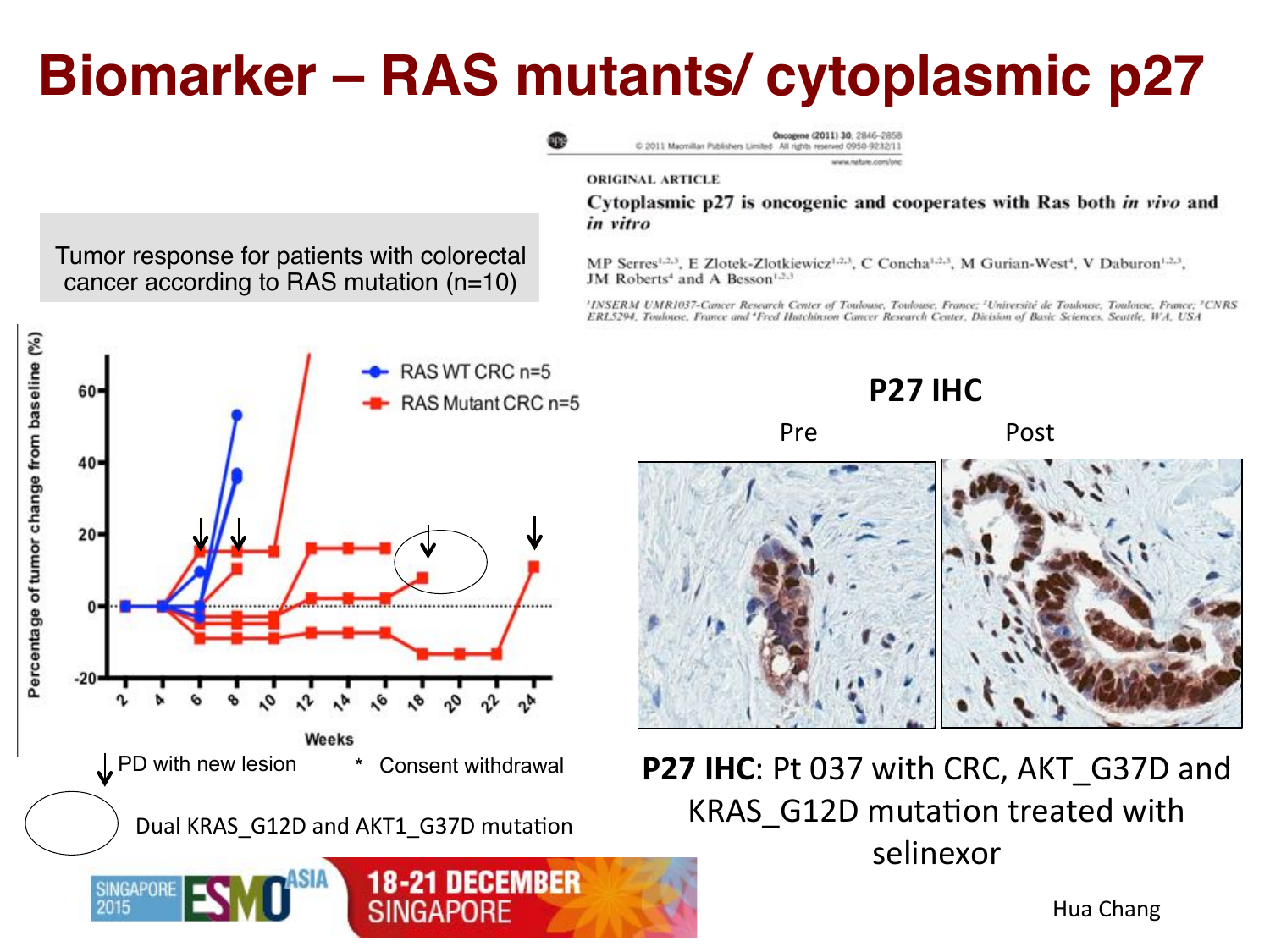# **Conclusion**

- Inhibition of the nuclear-cytoplasmic export pathway is a viable anti-cancer strategy
- XPO1 inhibitor selinexor given weekly or twice weekly is tolerable with manageable toxicities at current escalated dose levels
- Schedule 2 (weekly): Current recommended phase 2 dose (RP2D) at 70 mg/m<sup>2</sup>
- Schedule 3 (2 x weekly/ 3 weeks): Current RP2D at 50 mg/m<sup>2</sup>
- 3 times a week at 20 mg/m<sup>2</sup> currently being explored  $\rightarrow$ Phase 1b expansion
- Proof of mechanism in peripheral blood cells and tumours
- Promising antitumor activity was observed in Asian patients with highly refractory tumours
- $\cdot$   $\rightarrow$  Predictive Biomarkers: ?p27 cytoplasmic expression